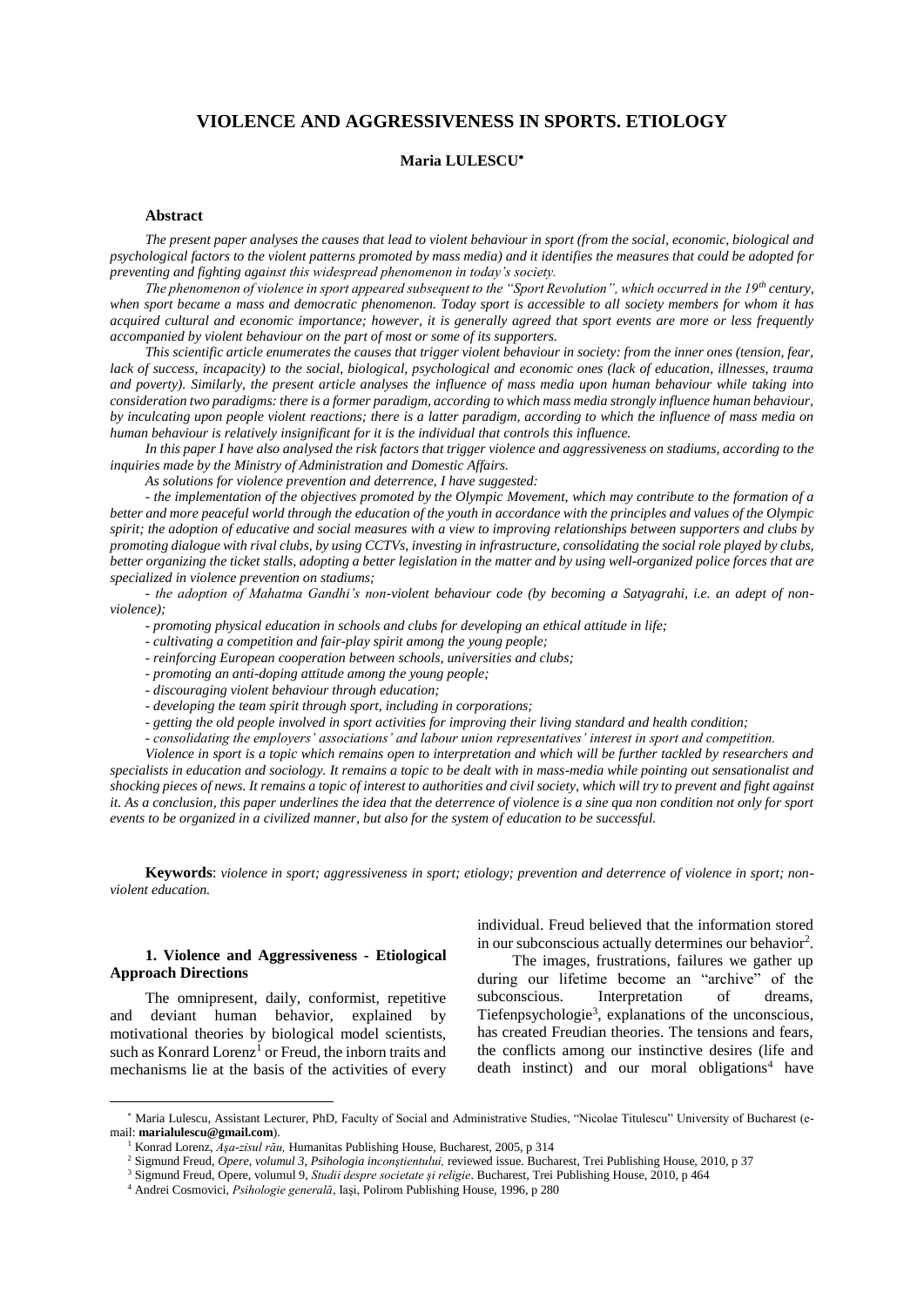explained the individual behavior (tendency towards pleasure), the life and death instinct (destruction tendency), resulting in the antagonism between the two instincts. The hope for success and the fear of failure are two variables that are part of the risk taking theory. The attractiveness/interest of the individual and the performed action are closely linked variables. Supporters usually choose successful teams or teams of an upper/lower league. Failure and defeat make many individuals wish for the full success of a favorite team, out of their desire to show their superiority and supremacy. The differences between humans and  $animals<sup>5</sup>$  of subsequent studies have shown elements that are common to both species (dance, feathers, clothing, accessories), which gave rise to the desire to impress, to show one's superiority. Supporters of stadiums try to show their support for their favorite team by wearing distinctive sports clothing items and by cheering and shouting loudly from the bleachers.

The internal/biological factors and the external ones are: educational, cultural and society related. The development of the needs/necessities pyramid is based on physiological/primary needs, safety needs, the need for a sense of belonging, for esteem and selffulfillment, which are the motivation of human behavior. Abraham Maslow also introduced<sup>6</sup> the selftranscendence stage which includes two categories of needs, self-achievement (intellectual-creative) and survival.

In this case, people of medium or higher classes explain the behavior of the supporters on stadiums as being justified by their needs. The explanation of the motivation of the needs is based on several requirements; Clayton Alderfer's model includes: a) existence needs; b) relatedness needs and c) development needs<sup>7</sup>.

The natural hierarchy of the needs of every stage is considered by Maslow as directed upwards, but the failure to satisfy a need placed on a higher level does not lower the individual to another needs level. Once we satisfy a need/desire, we consider it meaningless (we take it for granted). Unhappy or even anxious, we tend to turn towards new ideals. For example, a child who has a favorite football team generally thinks that he deserves to be present in the bleachers on the stadium at first, then he wants to become the member of a gallery, and later on the leader of that gallery. Each of these needs has been satisfied.

Conflict, competition and the needs' interdependence can motivate one's actions. Perception, thinking and memory are fundamental elements of individuals, guiding and directing their behavior and needs. In our case, the supporter has his father as ultimate childhood model of masculinity (perception), of behavior at home and in the bleachers (memory), but his perception about the forms of violence and aggressiveness will guide him and will make him display his masculinity in other forms.

The three basic elements are at the forefront of the motivational cognitive theories. The idea of pleasure, analyzed on more than 3900 American teenagers, represents the motivation to practice a sport<sup>8</sup>, pleasure being a) perceived; b) filtered and c) analyzed.

For some teenagers, pleasure is generated by their outer beauty and health, while for others pleasure consists in the fact that they are on the same team with their friends. Allport considers personality situations and traits as determined by one's individual behavior<sup>9</sup>.

Stability and predictability are given by the personality traits<sup>10</sup>. The character traits of an individual, such as the optimism, define his or her behavior. A supporter is, by its behavior, optimistic, seeing only the positive side of the situation of his favorite team. As representative of the situationists, Mischel<sup>11</sup> believes that predictability and individual behavior can be explained as determinant based on the given situation. In some cases the experience and past history of an individual influence his/her individual behavior. The two determinants of behavior are characteristic situations and the interaction between the character traits, creating explanatory paradigms. The behavior of the supporters on stadiums can sometimes deviate or become delinquent. We will try to present a few explanations by using certain behavior patterns and learning paradigms perspectives. In our case, the interaction between individuals creates, for each individual, an environment that favors the learning and picking up of delinquent behaviors (from those people susceptible to become delinquents or deviants), also known as distinctive association.<sup>12</sup>. Individuals pick up both conformist as well as nonconformist behaviors, and the latter then become natural for them and unnatural for the society. Sutherland explains the deviant behavior in terms of delinquency as being taught, practiced, not as a genetic inheritance. The (verbal/non-verbal) communication, violation of the laws and social regulations and their learning become contact ideas for the individuals with the same type of behavior. On stadiums, deviant

<sup>5</sup> Irenäus Eibl-Eibesfeldt, *Agresivitate umanǎ*. Bucharest, Trei Publishing House, 2009, p 53-188

<sup>6</sup> Abraham Maslow, *Motivaţie şi personalitate*. Bucharest, Trei Publishing House, 2008, p 9-25

<sup>&</sup>lt;sup>7</sup> Clayton Alderfer, "Theories reflecting my personal experience and life dent," *The Journal of Applied Behavioral Science*, 25(4), 1989, pp 351-351

<sup>8</sup> Jarmo Liukkonen, Yves Vanden Auweele, Beatrix Vereijken, Dorothee Alfermann, Yiannis Theodorakis, editors, *Psychology for Physical Educators*, Human Kinetics, 2007, chapter 7

 $9$  Allport, 1991, pp 25-38

<sup>&</sup>lt;sup>10</sup> Hans Eyseneck, *Descifrarea comportamentului uman*, Teora Publishing House, Bucharest, 2000, p 166

<sup>&</sup>lt;sup>11</sup> Walter Mischel and Yuichi Shoda, *A Cognitive-affective System Theory of Personality: Reconceptualizing Situations, Dispositions, Dynamics and Invariance in Personality Structure*. Psychological Review no.102, 1995, p 246-268

<sup>12</sup> Edwin H. Sutherland, *Principles of Criminology*, USA, General Hall, 1966, p 55-61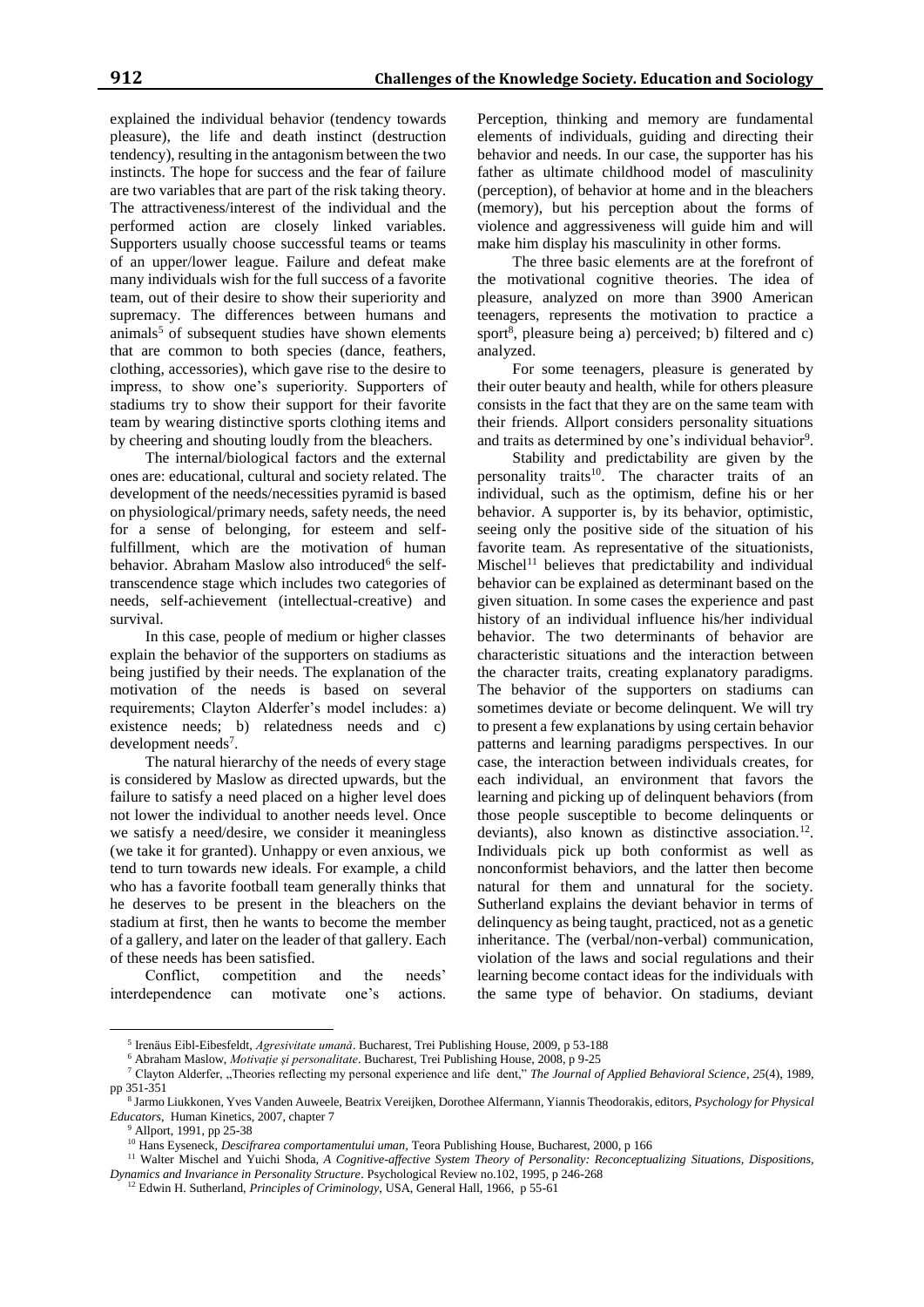supporters repeat and practice the concealing of white weapons and pyrotechnic materials etc., improve their conduct, becoming more "special" among the supporters<sup>13</sup>.

From a cultural and social point of view, in what concerns deviant behavior, deviance is the product of economic inequality. The inability of the individual to succeed, through legal ways, is the main factor, according to Cloward and Ohlin<sup>14</sup>. Individuals that are present on stadiums adhere to a group of supporters, individuals born/raised in neighborhoods and who, by becoming nonconformists, try to gain prestige and respect. The explanations given by the labeling theories first consider the mentioned behavior as not being deviant. For example, a vulgar joke told by a supporter to his group can be regarded as an attempt to release tension, while the same joke told by a student in class to a teacher would be evidence of a deviant behavior. There are also situations when a behavior is automatically viewed as deviant due to the existing preconceptions. If a person is labeled (as thief, drug addict, alcoholic, coward) he/she will have to live with it and deal with the fact that the society will not accept him/her. Therefore, supporters will usually be catalogued and considered as hooligans, punks etc., labels that associate them with delinquent behaviors, a delinquent being "bad by definition".

According to the Durkheimian theory, the main characteristic of a crime or offense consists in the fact that it generates a clear reaction from the society, called punishment. The manner in which Durkheim views crime is not statistic, as we might believe if we took into account the criterion of the generality or frequency of a certain behavior, being used to distinguish between normal and pathological.

In order for an act to be considered a crime it must do more than deviate from the regular way of doing something, namely it must generate a certain reaction from the others, a reaction that occurs when the collective feelings affected by the crime are alive and strong. The definition of crime therefore includes two types of elements: a deed that affects the collective consciousness, on the one hand, and a special reaction in the form of a punishment or penalty, on the other hand $15$ .

Researchers have concluded that four primary emotions surface when individuals and groups with equal or different statuses and powers interact: fury (caused by the loss of status), fear (caused by the loss of power), sadness (caused by the irremediable loss of status) and pleasure (caused by the boost of status). Applying the power/status theory, Theodore D. Kempera analyzed the emotions generated by the extremely violent terrorist attack on the Twin Towers

on September 11<sup>th</sup>, 2001<sup>16</sup>. On the other hand, Steven L. Gordon developed this approach, differentiating between the emotions according to their nature and classifying them into "biological emotions" (such as fury and fear) and "cultural emotions" (such as love, friendship and jealousy). The former are a combination of sensations and gestures, coming as a response to different stimuli, while the emotions of the second category are the product of the bodily sensations, gestures and cultural meanings learned within the groups we belong to<sup>17</sup>.

The most important thing in the study of violence and aggressiveness is the explanation of the violent and deviant behavior, since deviance is no longer considered an objective act, with a strict rigid nature, but a matter of significance, subjective evaluation, depending on two points view:

a) The point of view of the public who perceives and defines a behavior as deviant;

b) The point of view of the social actor involved in the actual act of deviance.

Therefore, a first conclusion on the characteristic elements of those acts considered as deviant is that they are disapproved by a significant number of individuals. Therefore, a deviance is a behavior that violates an expectation, a habit or a social norm in force or a generally accepted social value. For this reason, we can assume that some deviant behaviors relate to the social rules, values and norms that govern social life and that deviant behaviors can be defined by reference to the regulatory order of a society.

As a form of deviance, delinquency is a complex phenomenon that defines all behaviors that are in conflict with the values protected by the society and the legal standards. The factors that generate delinquency or crime, as phenomenon specific and particular to a deviant behavior, can be divided into two big categories: a) internal, individual factors; and b) external social factors.

The first category includes the features and neuropsychological structure of the individual characteristics of each individual's personality. The second includes the socio-cultural, economic and educational factors of micro and macro human groups which integrate an individual, starting with one's family (Rădulescu, Banciu, 1990, p. 59).

As noted by Rădulescu (2010, p. 233), American researcher Alfred M. Mirande outlined a model of social norms which involves both legal and illegal acts.

<sup>13</sup> Robert Merton, *Social Structure and Anomi*e, *American Sociological Review, Volume 3, Issue 5 (October 1938)*, p 672-682

<sup>&</sup>lt;sup>14</sup> Richard Cloward și Lloyd Ohlin, *Delinquency and Opportunity*, New York, Free Press, 1966

<sup>15</sup> Durkheim, 1991, pp 36-37

<sup>&</sup>lt;sup>16</sup> Theodore D. Kemper, "Social constructionist and positivist approaches to the sociology of emotions," *The American Journal of Sociology*, 1981, no. 87, p 336-362

<sup>&</sup>lt;sup>17</sup> Gordon apud Jonathan Turner and Jean Stets, 2005, p 30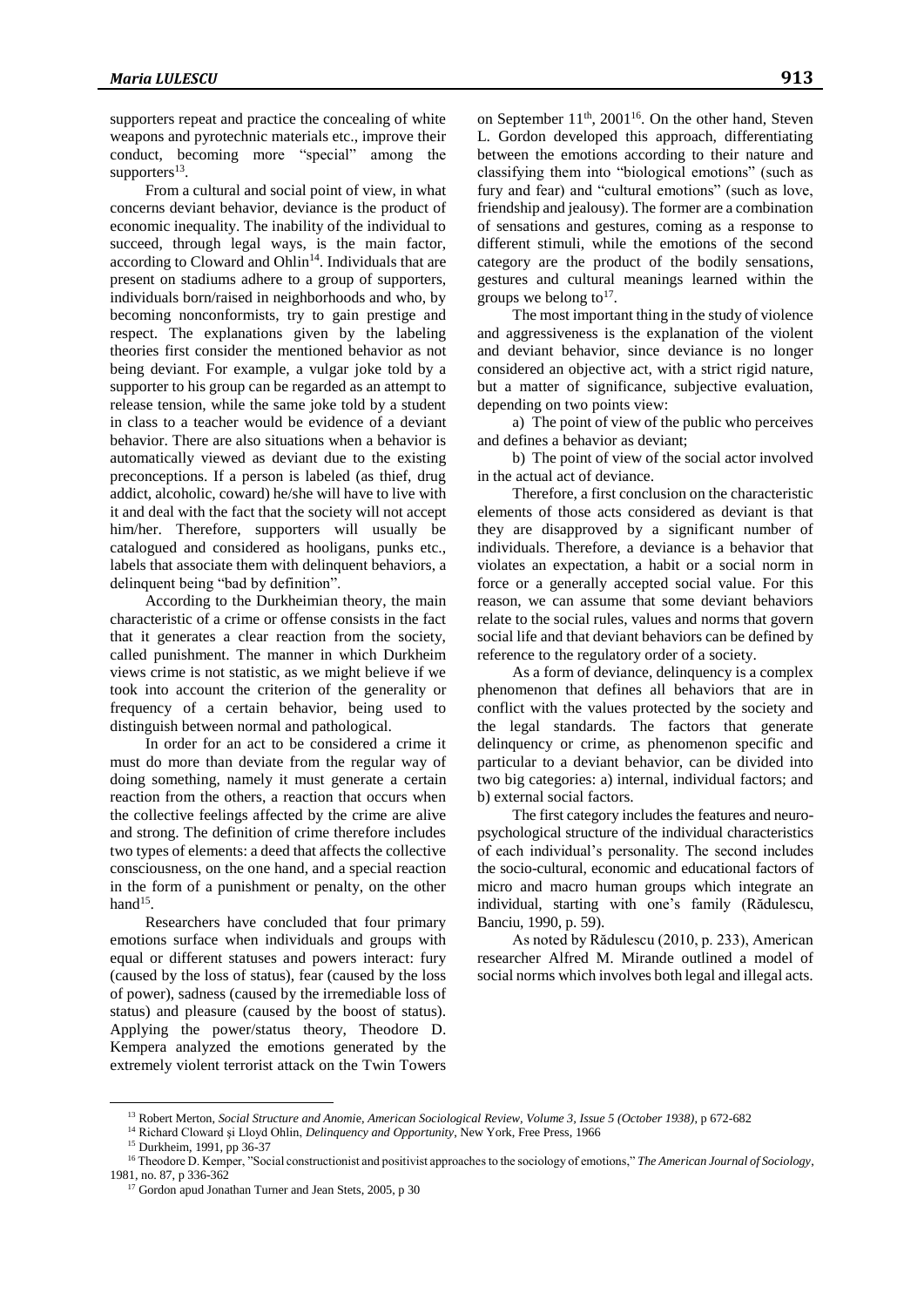| <b>BEHAVIOR</b> | OF THE CRIMINAL LAW             | <b>FROM THE POINT OF VIEW FROM A REGULATORY POINT OF VIEW</b>                         |
|-----------------|---------------------------------|---------------------------------------------------------------------------------------|
| ILLEGAL         | Criminal offence (deviance) (1) | "Normal" crime<br>(2)                                                                 |
| LEGAL           | Non-criminal deviance (3)       | Conduct complying with the law and regulations (non-<br>deviant and non-criminal) (4) |

|  | Table 2. Types of criminal and deviant conducts, according to Alfred M. Mirande (1975) |  |
|--|----------------------------------------------------------------------------------------|--|
|  |                                                                                        |  |

(Source: Rădulescu, 2010, p 233)

The table also draws attention to the existence of criminal actions which are considered acceptable from a regulatory point of view, but not from the point of view of the non-criminal deviance, namely activities and interventions which fall outside this sphere of crime.

Following the review of the aspects presented in this chapter we can say that multiple variables influence human behavior, starting from the ones presented by the researchers who studied the internal/biological factors, up to the fundamental traits of an individual's personality. Furthermore, economic inequality represents another variable that must be taken into account concerning a deviant behavior. Whether innate or learned along one's life, aggressive behavior is sanctioned by various types of punishments when the bodily and mental integrity of other individuals are affected. The sociologists' contributions have brought into focus the importance of the cognitive elements in the formation of character traits, taking into account the contribution of the personal history and experiences.

## **2. Mass-Media versus Violence and Aggressiveness in Sports**

From an institutional perspective, the mass media is represented by social institutions, both cultural as well as economic, which provide communication within the society.

The first such means of communication in historical order is the movable printing press, which was developed in the middle of the fifteenth century. It is believed, however, that we can speak of **massmedia** from the mid-nineteenth century, namely as of the time when is had a sufficiently large and heterogeneous audience. The newspapers and books published before this period were dedicated to the elites only. In the fourth decade of the last century, the development of the "penny press" (cheaper press) led to a spectacular increase of the audience, but especially to a change of its structure, becoming a mass audience. The cheapening of the press, including books, is the main cause of this phenomenon, but we must also take into account the change of the topics, the publications being addressed primarily to ordinary people from that moment on.

 $\overline{a}$ 

According to the Center for Media Studies<sup>18</sup>, 11 TV channels were monitored between October 29 and November 1<sup>st</sup>, 204, in a 2 weeks sociologic study where a total number of 832 hours of broadcast programs were analyzed. According to the same study, 5,749 scenes of violence were registered between July and November 2004, representing approximately 46 scenes per day per channel or 9 scenes per hour per channel.

Regarding the Romania mass-media of the transition period, M. Petcu mentioned the following<sup>19</sup>: *"The transition of the Romanian society from a totalitarian socio-political system to a democratic one was accompanied and stimulated by a new, emancipated, pluralistic press which has provided the support required for the interaction between various social groups.(...) The demand for the transition of the Romanian society from communism to democracy can also be approached by means of the evolution of the media system as a whole or of one of the media components, which benefits from an individualized treatment, corresponding to the epistemological framework required by the objectives of the scientific approach.(...) The transition from the valet journalist to the objecting journalist was one of the realities that have marked the evolution of the Romanian postcommunist press, especially in terms of quality.(...) The transition from the "persuasive- propagandistic" model - a transition within a transition – to the "communication-information" one occurred slowly and was due to the ethical and professional reflections of the journalists as well as especially to the public sanctions consisting in the refusal to consume such messages.(...) The Romanian press has become, since 1990, a means of support for the interactions between different social and political groups, stimulating the totalitarian institutions elimination process, the decommunization of the social communication and the development of the public sphere/civil society*."

The most significant development occurred, however, this century, by the emergence of the electronic mass-media. The first half of the century was marked by the advent of cinema and radio broadcasting, while the second was marked by the mass expansion of television (discovered in the third decade). What is really interesting is that no political party, social or cultural movement can win over large segments of the population without using the massmedia, just as the operation of the modern economies

<sup>18</sup> Sorin-Tudor Maxim ş.a., *Violenţa în sport*, Universitatea din Suceava Publishign House, 2006, p 215

<sup>19</sup> Marian Petcu, *Tipologia presei româneşti,* European Institute, Iaşi, 2000, pp 12, 15, 18, 36, 52, 274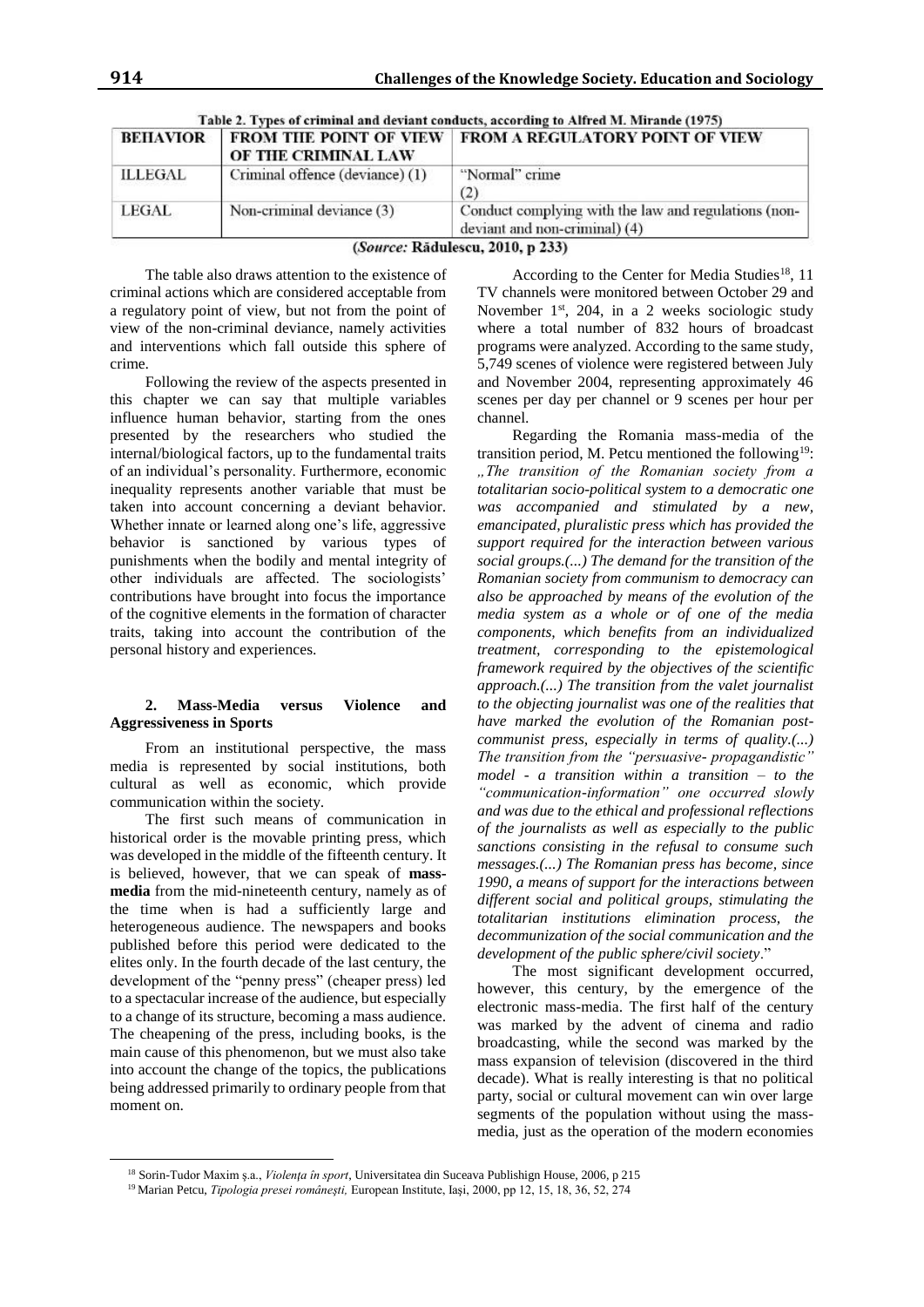can no longer be conceived without the guidance of the consumer through the media or just as the development and dissemination of culture in society in general can no longer be done independently from such cultural institutions. What is noteworthy is the fact that radio and television are the only means that can capture national attention.

**Mass-media** sociology is a sociology research area that seeks to analyze the manner in which massmedia works in society, as well as the social effects of the communication carried out by these means $^{20}$ .

Several types of approaches, theories and issues regarding the **mass-media** have emerged and have been developed during the last few decades. Nevertheless, **two general paradigms** exist which are practically present in all researches. **The first** claims that generally **mass-media** has very strong negative effects, affecting the structures and mechanisms of social life, being active in relation to the individual or the society, while the social structures are relatively passive to its influences. **The second** paradigm claims that the influence of **mass-media** in society is relatively insignificant, that it is subordinated and not superordinated to the society, that it does not determine the choices and behaviors of the individuals, but is only guided by them, and that not only is its role not at all negative, but may even be therapeutic in  $c$ ertain circumstances<sup>21</sup>.

A typical problem analyzed from the perspective of the two paradigms is the problem of **violence**. In the first case violence is considered promoted by the **mass-media**, which negatively affects the socialization of children, who can see up to 14,000 violent deaths on TV, in childhood alone, and, in general it can be claimed that this contributes to the increase of the number of deviant behaviors, in particular delinquency, in all its forms. The second perspective considers that **mass-media** does not manipulate the individual, who can actually use it as he/she thinks fit. Violence is actually requested, otherwise it would not be present in the TV programs, therefore it exists in the **mass-media** for the simple reason that it also exists in society. Those who watch such programs are prone to violence and do not become delinquents just because they watch TV (or go to cinema) $^{22}$ .

Mass-media is a subsystem of the social system, viewed as a set of means of communication of the masses (radio, television, press etc.)

The manner in which mass-media operates in society and the manner in which it influences society has been studied more and more extensively during the latest decades:

*"The role of mass-media is that of obtaining the information and making it move around. And since information can be found everywhere, the mass-*

*media's role is to sort it, prioritize it and interpret it. The press (be it printed or broadcast) is the one that indicates what exactly is and is not important from the mass of events, processes, opinions and personalities. It is up to the mass-media whether to disseminate or not new ideas.(…)* 

*Some press institutions educated the public, especially by the popularization of science. But, as a whole, mass-media tells the public what to think and what not to think, what to do and what not to do: the traditional norms of society – to which the rules that are currently being developed are added.(…) Massmedia's role in modern society is clearly important. However, press is falsely attributed immense powers in numerous fields.(…) To a great extent, mass-media is and does what those running the economy and politics want. To an equally greater extent, it is and does what the consumers and citizens, namely all the inhabitants of the country, want*."<sup>23</sup>

Once with the "Sports Revolution", which started in the  $19<sup>th</sup>$  century, sport has turned into a mass phenomenon. It was democratized, it became accessible to the members of the society, it has been awarded major cultural meanings, it has material economic implications.

Mass-media has played an important role in the transformations suffered by the sports phenomenon. First of all the written press, printed materials, cinemas, radio, TV and, more recently, the internet have managed to familiarize the increasingly larger public with the sports events has contributed to the explosive development of new sports, has attracted many sportsmen and also non-sportsmen, and viewers respectively. But in reality there is a true symbiosis between sports and mass-media. Sports has managed to develop mass-media, by the fact that sports is of great interest for the public by its events, as well as by the fact that sports activities have become am extensive financial business, involving mass-media organizations as well. In what concerns the types of influence on sports violence, Sorin-Maxim Tudor has provided a very well organized structure.

<sup>20</sup> Cătălin Zamfir, Lazăr Vlăsceanu*, Dicţionar de sociologie,* Babel Publishing House, Bucharest,1998, p 340

 $21$  Idem

<sup>22</sup> Cătălin Zamfir, Lazăr Vlăsceanu, *Dicţionar de sociologie,* Babel Publishing House, Bucharest,1998, p 340

<sup>23</sup> Claude –Jean Bertrand (coordinator), *O introducere în presa scrisă şi vorbită,* Polirom Publishing House, 2001, p 6-39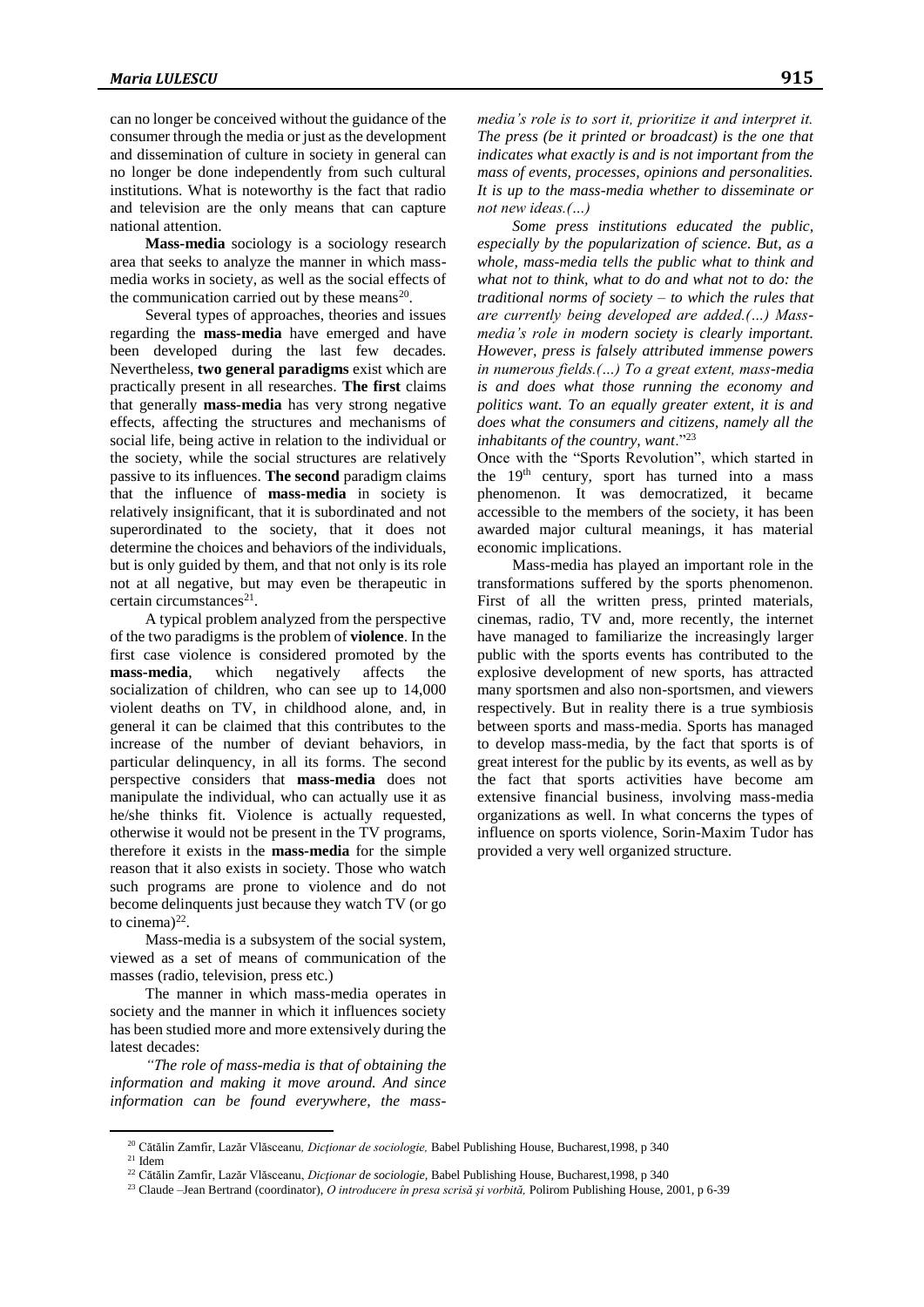

#### **Fig. 2. Types of influence on sports violence**

**(Sourse: Sorin-Tudor Maxim, "Violenţa în sport", 2006, p 202)**

Various specialists have pointed put that massmedia, especially television, can have both a beneficial role as well as a negative one in what concerns sports violence.

The roles of television are the following:<sup>24</sup>

*Informative role* – The continuous flow of information around the world helps people find out the latest news;

 *Socialization (educational) role* – Television receives and broadcasts messages that double the specific action of the social institutions which operate in the fields of education, culture, religion;

 *Entertainment role* – Television bests meets the individuals needs' for recreation;

 *Social bonding role* – Ensures the social connections in the individualist mass society;

 *Status granting role* – Television confers status, importance, legitimacy and acknowedlegement to certain ideas, persons, organizations, social movements etc.

### **TV Dysfunctions**: 25

 *Message transience* – while a printed message can be read again or can be analyzed more slowly, televised messages cannot be fixed, as they disappear;

 *Time consuming* – according to the latest research, more and more people spend their time by watching TV. Consumption depends on production, but, at the same time, consumption determines production. It was established that dedicating excessive time to watching TV results in the cultivation of commodity, anomia, social isolation etc.

 *Effects of excessive TV watching* – watching TV programs excessively induces a sort of passivity in the reception of any type of message;

 *Drop of the cultural level* – Television determines the degradation of the artistic taste of the public by promoting cultural models that are way below the average level

 *Creation of false celebrities and events* – the purpose being that of winning audience and popularity;

 *Manipulation phenomenon* – dramatized information;

 *High costs* – employees, machinery, equipment, trips, broadcasts and other very large expenses;

 *Narcotic dysfunction* – television induces the emotional and individual isolation of the receptors, thus giving them the feel of real experiences;

 *Lack of feedback* – television does not provide the opportunity to directly contact the producers of the presented shows, and therefore the viewers do not have the opportunity to determine changes.

TV news **consist of information presented with the help of kinetic images, which have a certain impact both at rational as well as at emotional level; they can influence greatly many audience segments, being a sort of show where images are supplemented by gnoseological content, without repetitions, by combining three dimensions that characterize TV news:** image, word and sound.

## **3. Risk factors generating violence and aggressiveness on stadiums, according to the surveys made by the Ministry of Administration and Domestic Affairs**

The professional experience of the public order officers in charge with the order on stadiums has offered us answers concerning the violence and aggressiveness from the perspective of the behavior of the supporters, fans or members of different galleries.

The main factors that generate a big problem on stadiums are alcohol, the attitude and behavior of the supporters, which differ from one gallery to another. Acting immaturely is another characteristic of the supporters, resulting in a disorderly behavior of certain members of the galleries. Most supporters claim that if

<sup>24</sup> Corina Crişan, Lucian Danciu, *Manipularea opiniei publice prin televiziune*, Ed.Dacia, Cluj-Napoca, 2000, p 24- 31

 $25$  Idem, p31 – 43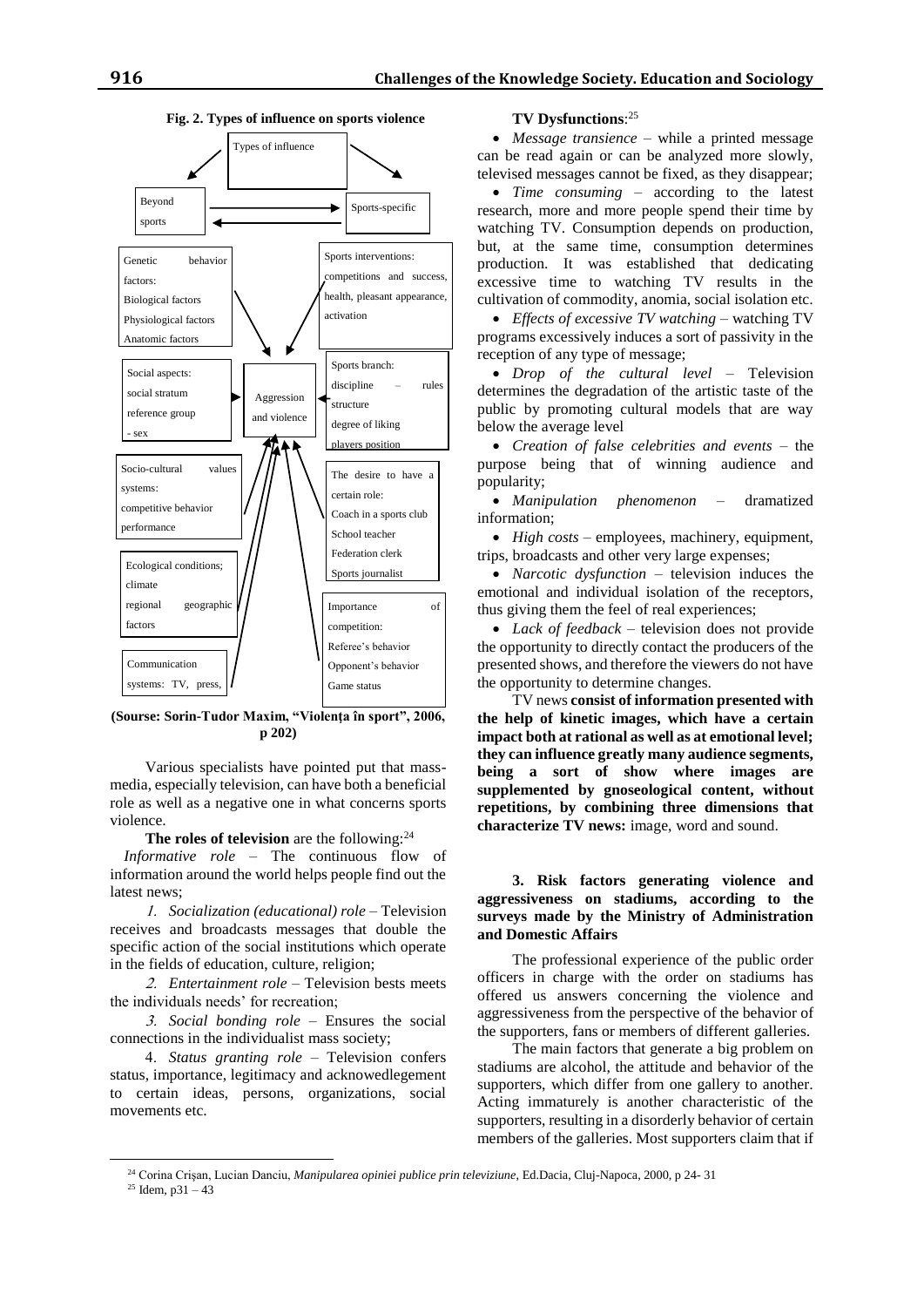there is no conflict between them and the public order officers things cannot be fun.

Other important factors that public order officers mention are: a) lack of education; b) challenges; c) insults of other fans; d) the favorite's team poor performance; and e) possible frauds of the referees; i.e. when the supporters think they are entitled to penalty shots, which are not granted. Public order officers will have to handle their dissatisfaction.

Therefore, the main risk factors, from the point of view of the public order officers, are:

1. high consumption of alcohol and other prohibited substances

2. the team's play;

3. the referees' decisions;

4. the instigations of the other spectators;

5. the lack of education and common sense;

6. the lack of drastic punishments or the inconsistent application of the already existing ones

7. the lack of professionalism or superficiality of the employees of the security companies can be clearly seen in the bleachers, individuals gathered in groups or isolated ones do not have the same force or daring;

8. emergence of supporters who incite to violence;

9. suspicions regarding the professionalism of the players;

10.the correct playing of the games;

11.insufficient cooperation between the public order officers and the organizers;

12.the involvement of the officials or players in the implementation of certain measures for certain illegal deeds;

13.the copying of the disorderly behavior by the supporters;

14.the escalation of rivalry into violence, between the supporters of rival teams.

Public order officers noticed the creativity of the fans, their inventiveness in what concerns the methods of bringing prohibited items on the stadium or build their banners after they take their seats in the bleachers. The violent incidents in the bleachers are due to a high degree of freedom, to the permissive laws, lack of education, entourage, frustration, rivalry between galleries, alcohol consumption, the chairmen of the clubs. And there are also certain members of the galleries who come to the stadium only for making a scandal.

Other risk factors with respect to the diversity and extent of aggressive and violent events on stadiums in particular are listed below:

• the use of substances that stimulate a person's hyperactivity;

 $\bullet$  the lack of sufficiently strict bodily checks at the entry on the stadiums and the lack of means of warning the supporters concerning the consequences of any violent actions;

• the insufficient involvement of the personnel of the clubs/competition areas to ensure the performance of the competitions in the spirit of fair-play;

• the desire of some supporters/players/other persons to show their dissatisfaction concerning the results of a game and the performance of the favorite team;

 hostile attitudes towards the rival teams/players, presented on social networks or in shocking comments presented on the media channels.

## **4. Conclusions:**

The Olympic Movement and the international documents regulating the role of the international bodies and national Olympics committees are important for the prevention and control of violence in sports. The purpose of the Olympic Movement is to contribute to a peaceful and better world, educating the youth by promoting the practice of sports according to the principles and values of the Olympic Games.

The three components of the Olympic Movement are the International Olympic Committee (IOC), the International Federations (IFs) and the National Olympic Committees (NOC). The mission of the IOC is to encourage and support the promotion of sport ethics, the education of the youth through sports and the commitment to the values of fair-play, to collaborate with the public organizations and authorities to put sport at the service of humanity and peace in the world. Moreover, the Olympic Movement aims to constantly encourage the promotion of women in sports at all levels and in all structures, for the purpose of implementing the principle of equal opportunities and gender equality.

There is a great diversity of prevention programs: educational and social measures, improvement of the relations between the club and the supporters, the promotion of dialogue with the rival clubs, control of the spectators with the help of cameras, police interventions, infrastructure investments, reinforcement of the social role of the clubs, the organization of the ticket offices, appropriate legislation and many others. When a city hosts a sports event, everything must be based on a genuine hospitality policy: specialized structures for the access and accompanying of the supporters, ensuring the transport, meals and accommodations of the guest supporters, taking the required measures to make sure that the future competition does not make the members of disadvantaged neighborhoods or people who experience problems feel excluded (which are not accepted or do not find cheep game tickets). A few days or hours before the game a pleasant atmosphere must be crated in the district where the sports field is located, messages that ask people to keep calm and show fair play. It is also advisable to involved highly appreciated celebrities in events of this type. In Appendix 7 you will find the 11 principles of fair-play which supporters are encouraged to take into account for every football game or other sports event.

Please find bellow a few of the most important measures meant to control the sports violence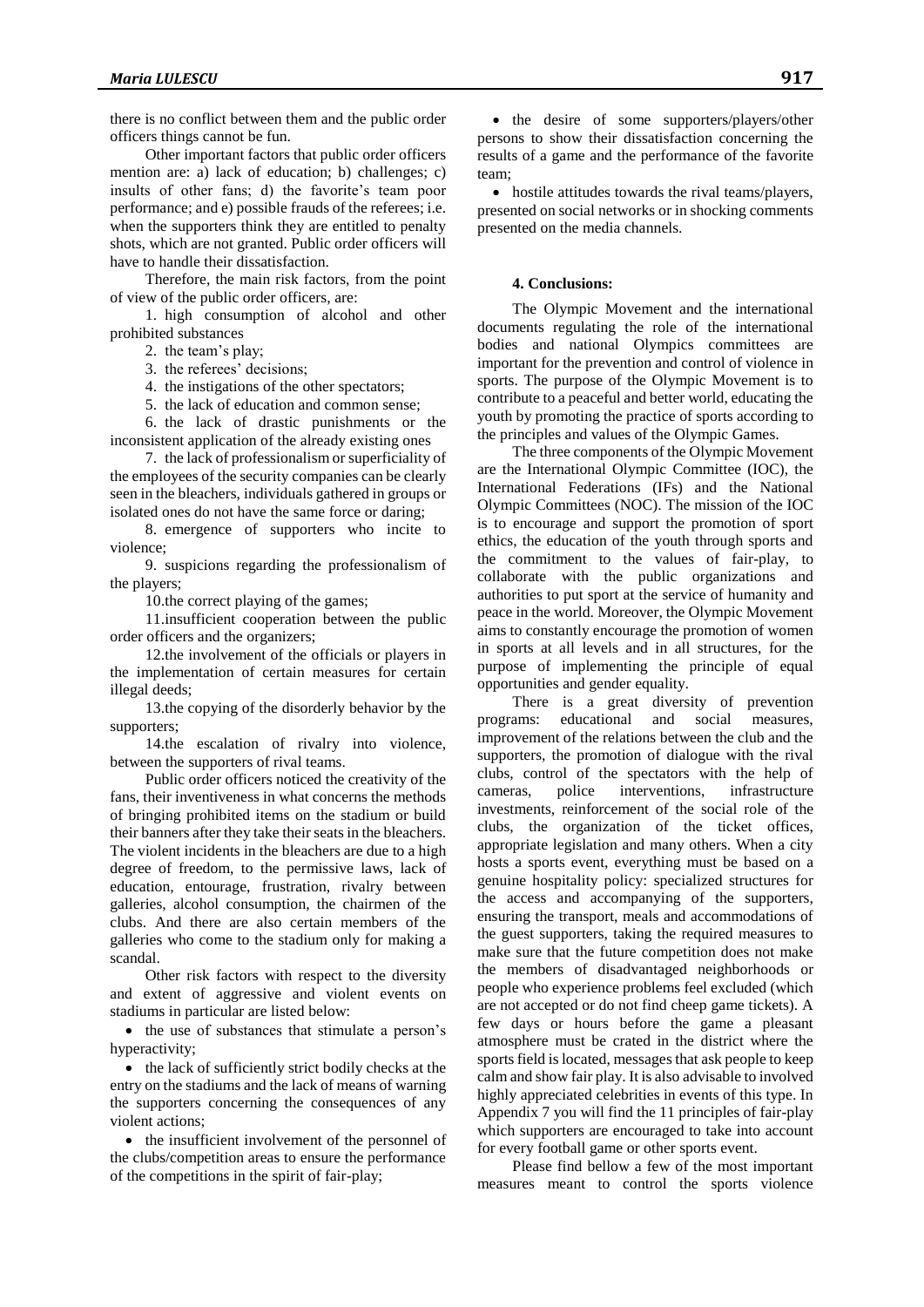phenomenon that mass-media has noticed in our country.

*primarily aimed at taking action against unjust laws. When petitions and all other attempts at persuading a* 

| No. | Action type                                                                                                                   | Source mentioned by the mass-media                                                                                                                                                                                                                                    |
|-----|-------------------------------------------------------------------------------------------------------------------------------|-----------------------------------------------------------------------------------------------------------------------------------------------------------------------------------------------------------------------------------------------------------------------|
| 1.  | Anti-violence campaign carried out by the Public<br>1.<br>Order Division - "Say NO to violence in sports!"<br>Jan. 26th, 2014 | http://www.sighet247.ro/s/campanie-anti-violenta-derulata-de-<br>jandarmerie-spune-nu-violentei-in-sport/                                                                                                                                                             |
| 2.  | "Violence is not your roommate"<br>Oct. 30th, 2013                                                                            | http://www.wowbiz.ro/e2809eviolenta-nu-este-colega-ta-de-<br>camerae2809d 75501.html                                                                                                                                                                                  |
| 3.  | Bāsescu"<br>Bucharest, Jan. 5th, 2012                                                                                         | "NO HOOLIGANS ON STADIUMS: Law on http://www.mediafax.ro/sport/fara-huligani-pe-stadioane-legea-<br>the control of sports violence, passed by president privind-combaterea-violentei-in-sport-promulgata-de-<br>presedintele-basescu-9129364                          |
| 4.  | 3.<br>Precinct<br>Bucharest, December 15th, 2011                                                                              | Law on the control of sports violence – passed: http://sport.hotnews.ro/stiri-sport-10948949-legea-privind-<br>hooligans will see the football matches from a Police combatarea-violentei-sport-fost-aprobata-huliganii-trebuie-<br>vada-meciurile-sectia-politie.htm |
| 5.  | destroys lives"<br>October 21st, 2007                                                                                         | Campaign "Racism spoils the game. Violence http://www.encd.org.ro/programe/Proiecte-finalizate/Campania-<br>Rasismul-strica-jocul-Violenta-distruge-vieti-3/                                                                                                          |
| 6.  | Prevention and control of sports violence<br>4.<br>Bucharest, April 8th, 2006                                                 | http://jurnalul.ro/vechiul-site/old-site/arhiva-jurnalul/arhiva-<br>jurnalul/prevenirea-si-combaterea-violentei-in-sport-<br>23846.html#                                                                                                                              |

Table 10. Examples of anti-violence campaigns between 2006 and 2014

Another type of measures that can contribute to the prevention of sports violence are based on the nonviolence concept of great politician Mahatma Gandhi<sup>26</sup>. Please find below a short fragment of the work and manner of thinking of Gandhi:

*"I coined the term Satyagraha in South Africa in order to give a name to the power with which the Indians there fought for a full 8 years (1906 - 1914). I spoke of Satyagraha in order to* distinguish it from the movement then going on in *the United Kingdom and South Africa as Passive Resistance. Satyagraha is as far away from passive resistance as the North Pole is from the South Pole. Passive resistance is the weapon of the weak and, therefore, the use of physical pressure or violence are not ruled out in the efforts to reach its aims. In contrast, Satyagraha is the weapon of the strongest and it rules out the use of violence in any shape or form. (...) This law of love is nothing other than the love of truth. Without truth there is no love. (...) Satyagraha is also referred to as the power of the soul, because the certainty of an inherent soul is necessary, if the Satyagraha is to believe that death does not mean the end but the climax of the fight. (...) And believing that the soul outlives the body, man will no longer wait impatiently to experience the victory of truth within his present body. (...) And despite this, it has been said that the Satyagraha - as we understand it - could only be practiced by a chosen minority. In my experience, the opposite is true. When its basic principles are understood - hold on to the truth and stand up for it through one's own suffering - then everyone can practice Satyagraha. (...) At a political level, however, battle in the name of the people is* 

 $\overline{a}$ 

*legislator to recognize the injustice of a law have failed, then the only means left open to those protesters, not prepared to obey the law, is to force the legislator to abolish the law. This is done by breaking the law and bringing punishment and suffering upon oneself. Therefore, Satyagraha still appears to the public as civil disobedience or civil resistance. "Civil" should be taken as non-criminal action…"* 

In order to respond to the requirements of prevention of the phenomenon of violence in sports, the concept initiated by Mahatma Gandhi can be followed by respecting the order of the ideas presented below:

 We reject the idea of violence, because the good obtained by means of it is not long-lasting; instead, the damage caused by violence lasts a long time.

• Violence is the weapon of the weak; nonviolence is the weapon of the strong.

• The principle of non-violence is subject to a test when confronted with violence.

• Non-violence, in its dynamic form, means conscious suffering. This does not involve bowing our head before those who oppress us, but standing up, with our entire being, to the tyrant's will.

 A Satyagrahi (advocate of non-violence) is someone who has relinquished fear. He dares trust his enemy. Even if the enemy disappoints him twenty times in a row, Satyagrahi is ready to trust him for the twenty first time.

 My faith in the non-violence principle makes me very determined. There is no more room for cowardice or weakness.

• For those who make use of violence, there is still

<sup>26</sup> http://www.dadalos.org/rom/Vorbilder/gandhi/zitate.htm, accessed on Nov 10, 2013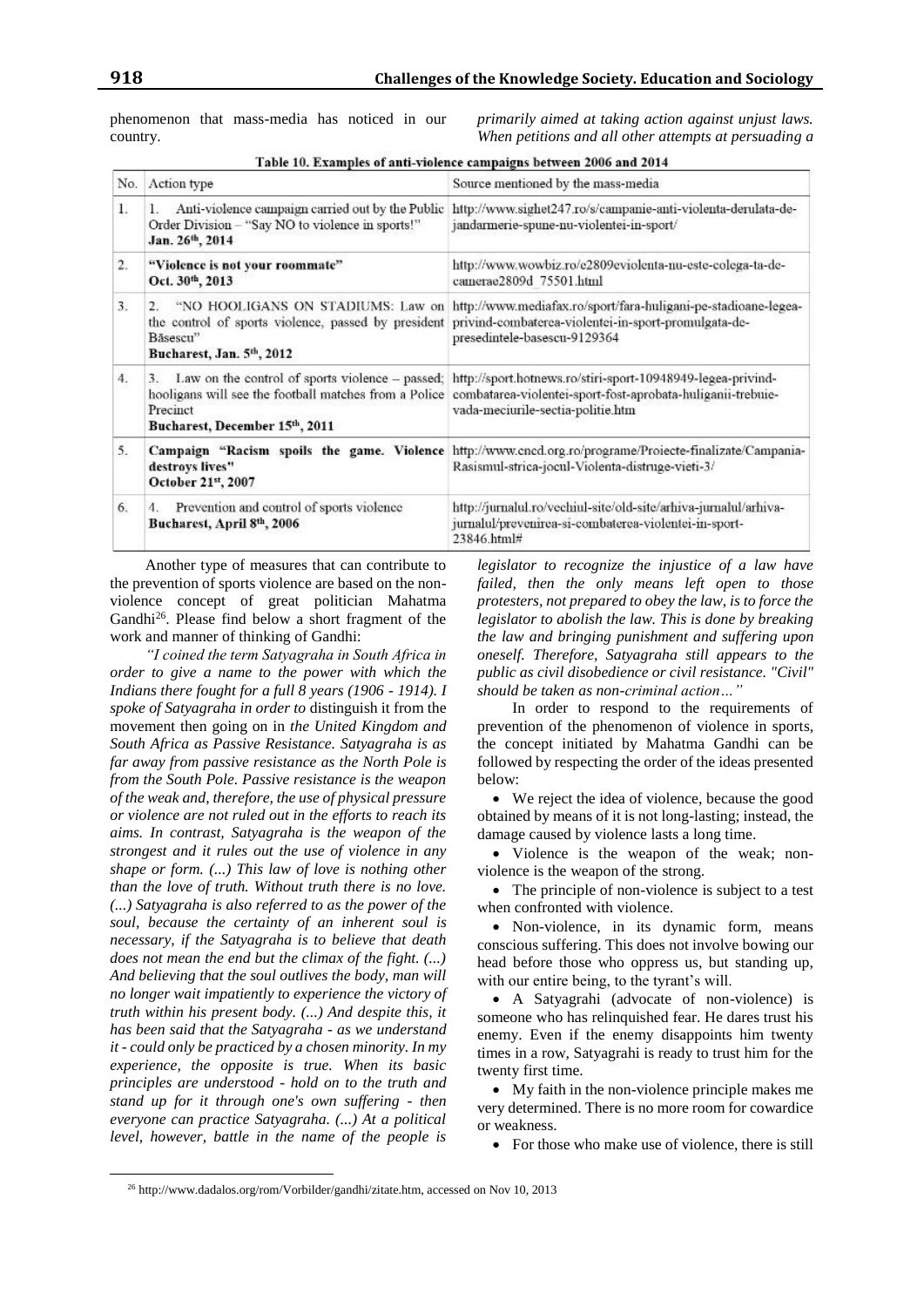hope that they will one day find their way to nonviolence, which is not true for cowards.

• Perseverance consists in imposing ourselves voluntarily in order to make other people willingly accept our vision.

In addition to the moral and ethical role of the behavior of the individuals and subjects necessary in our contemporary society, what is also important is to enforce new legislative measures, such as resorting to the probation service. Year 2000 has marked the issuance of the first regulatory documents concerning the organization and operation of the services of social reintegration of criminals and of supervision of punishment execution in non-custodial conditions under Government Ordinance no. 92/2000, and then the passing of Law no. 211/2004 on certain measures for ensuring the protection of the victims of crimes, Law no. 123 and Law no. 356/2006 and other regulations in 2008 and 2009. The following key principles, presented by Gabriel Oancea, bear a special importance in the provisions of the legislation passed these last few years:

a) The waiver to the enforcement of a penalty or the delay of its enforcement subject to the fulfillment of a series of conditions

b) Control and social reintegration activities

c) Execution of the punishments, when they consist in administrative sanctions, by the performance of community service activities

d) Periodical assessment of the efficiency of the probation service<sup>27</sup>.

A fourth set of preventive measures refers to the measures of protection and prevention of violent actions and security on stadiums, where the enforcement of the latest laws is vital for the control and reduction of hooliganism. To this end, we list some principles that are required and must be followed for all sports premises under construction or renovation:

 Elimination of the sources of flammable and hazardous substances located near the competition premises

• Protection of the administrative or recreational areas against fires or explosions, as well as the check of the fire extinguishers and the enforcement of firs risk mitigation measures

• Presence of well trained security personnel

 Ensuring a maximum seating capacity for the spectators, ensuring a smooth and quick circuit of the supporters for the top competitions, providing the ways and means for a rapid evacuation, as well as access to first aid means and medical services if needed

 A good coordination and communication between all involved services in order to act efficiently in risk or emergency situations, the preparation and periodic check of the emergency plans for exceptional situations (earthquakes, fires, explosions)

 Immediate enforcement of drastic measures against the supporters and athletes involved in acts of

 $\overline{a}$ 

violence, doping or discrimination against other citizens

Furthermore, all educational bodies must continue their activity of educating the subjects, potential supporters or athletes, with respect to the principles of fair-play and of a balanced and fair competitive attitude:

 Physical and sports education in schools and clubs should include, at all levels, a strong component of ethical values linked to harmony of the human personality and the development of one's physical and mental qualities

 Encouraging students who are less gifted at sports to participate in recreational sports activities and encourage and supports their colleagues full heartedly and honestly

 Supporting the bilateral and multilateral programs and European cooperation programs by means of school partnerships and adult training programs

• Intensifying the anti-discrimination programs and activities and the active and preventive doping and violence control measures

 Encouraging the collaboration between the educational and sports institutions and sports tourism; the role of the media in the appreciation of the positive and correct attitudes shown by the supporters of different countries

• inclusion of light sports activities in the routine of private companies, encouraging employees to practice a sport regularly, stimulating communication and team work through sports

 Educational activities dedicated to supporting the elderly in practicing sports activities or in attending sports events as public and supporters, together with their family members

 A more active involvement of the employers' organizations and unions in the education and training of the local communities and the development of a civic attitude appropriate for the contemporary European area.

Given all the above, we can conclude that the phenomenon of violence in sports remains an area upon which researchers and specialists will focus their attention the years to come as well, regarding which the media channels will continue to publish news and articles, showing especially sensational and shocking aspects, and with respect to which the authorities and the civil society will try to act in order to control and prevent aggressive activities; we hope, at the same time, that Romanian supporters will start, and in time will succeed, in having a more controlled, moderate behavior, coming closer to the European standards in force. That is why it is very important for the team spirit to be supported actively by the educators, trainers and coaches of clubs across the country. Given the above, it is only fair to say that education is essential for controlling violence and that curricular

<sup>27</sup> Gabriel Oancea, *Probaţiunea în România. Evaluări normative şi sociologice*, C.H.Beck Publishing House, Bucharest, 2012, pp 115-169